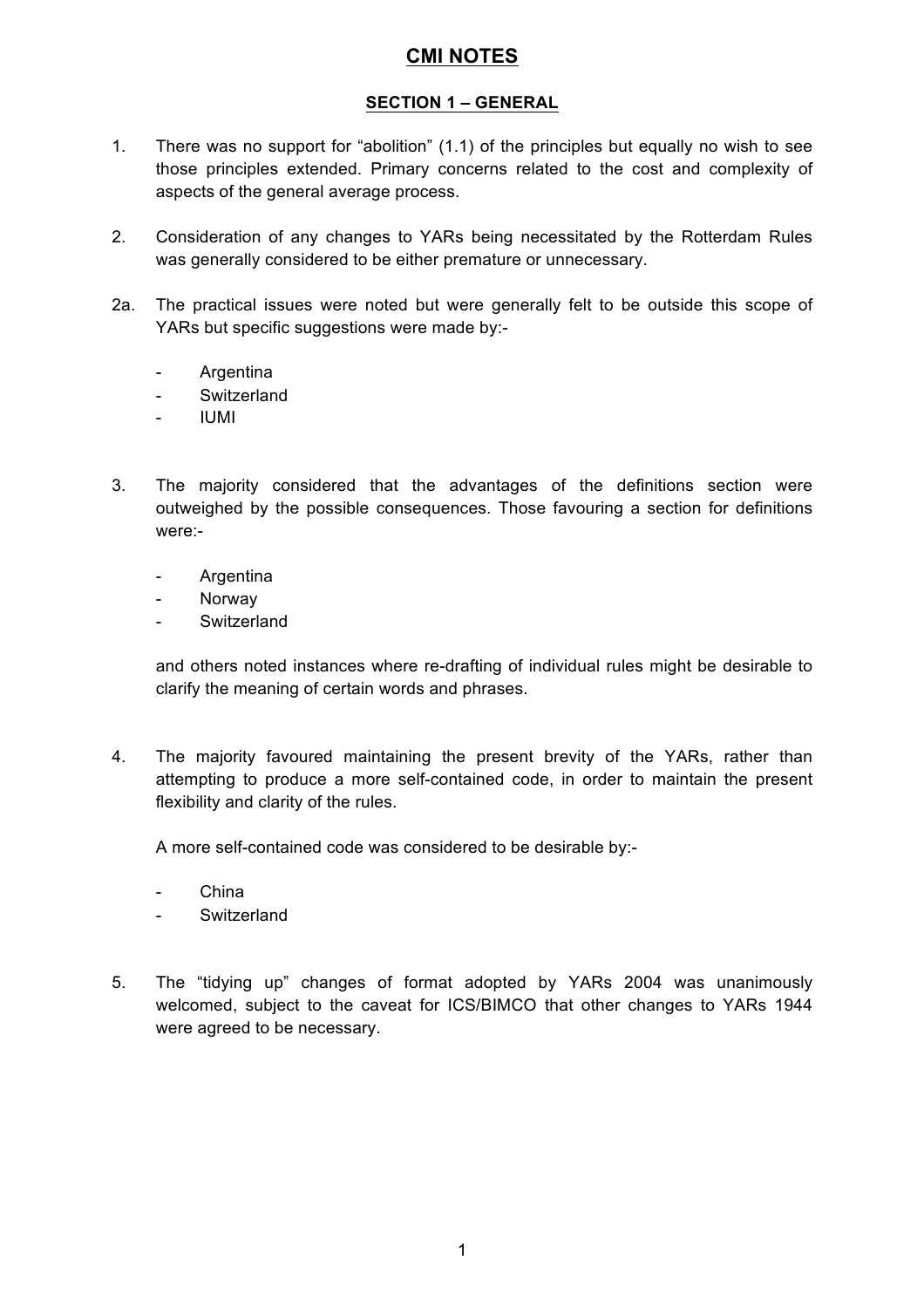### **SECTION 1 – GENERAL**

- 6. The majority were against including any express provision in YARs relating to dispute resolution, with several replies referring to the existing arrangements provided by AAA and AMD. Those in favour were:-
	- **Finland**
	- Slovenia
	- Switzerland
- 7a. The majority were against including any additional express terms in YARs relating to enforcement, with the only exceptions being:-
	- **Slovenia**
	- **Switzerland**
- 7b. A significant majority favoured the idea of standard wordings for security documents but that majority was divided between those in favour of such wordings being set out as part of the YARs and those who considered they should be made available by other means. The difficulty in agreeing a wording acceptable to all parties and circumstances was noted.

IUMI put forward for discussion two additional suggestions to reduce the time and complexity of collecting security:

- (i) The BIMCO Average Bond Clause
- (ii) Amending policy wordings so that insurers assume a direct liability for GA contributions.

while noting that (ii) faced considerable practical difficulties.

- 8. It was unanimously agreed that no changes to YARs were required in relation to GA Absorption Clauses in hull policies.
- 9. The majority considered that no new wording was required in YARs to deal with piracy, with the general principles set out in the lettered rules offering sufficient guidance.

Those disagreeing were:-

- **Argentina**
- Finland
- **Italy**
- **Slovenia**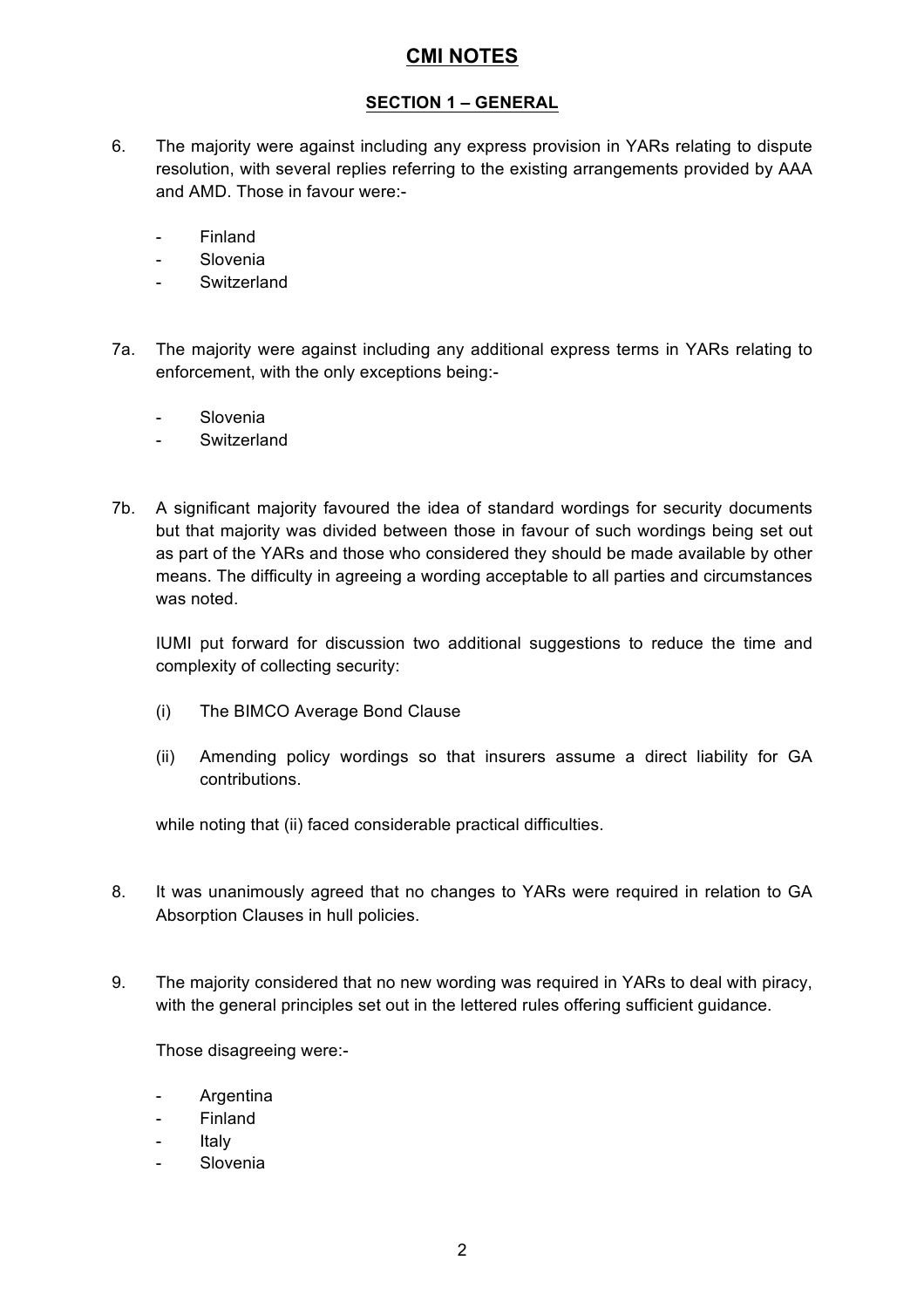#### **SECTION 1 – GENERAL**

Belgium and IUMI suggested that consideration should be given to a new rule to deal specifically with the removal of cargo by pirates.

- 10a. No recommendations for dealing with adjusters' fees within the YARs were put forward but the following specific comments were made:-
	- (i) ICS/BIMCO : A widening of expenses admissible at a port of refuge relating to cargo operations might reduce professional fees of all types.
	- $(i)$  IUMI : The adjusters' fees should be paid by whomever appointed them.
- 10b. With regard to the costs of collecting security the following suggestions were made:-
	- China : Assistance of P&I service and ships agents
	- Japan : Exclusion of low value cargoes.
	- Switzerland : Requests for security by rated insurance companies currently increasing costs.
	- AMD : A single standard security document.
	- ICS/BIMCO : Use of BIMCO Average Bond Clause; provision of GA security at the port of refuge rather than at destination.
- 10c. With regard to the format of adjustments IUMI would prefer that adjusters should identify precisely what rules are being relied upon but noted that this would best be dealt with under a Rule of Practice.
- 10d. It was generally agreed that legal costs should continue to be accepted in relation to GA expenditure, e.g. salvage.
- 11. The suggestions made under "other matters" included:-
	- Belgium : Exclusion of low value cargoes.
	- France : Rights of cargo access to be recognised and ways sought to reduce the time required to issue a GA adjustment.
	- Israel : Rights of cargo access to be recognised and the right of cargo interests to declare GA to be established.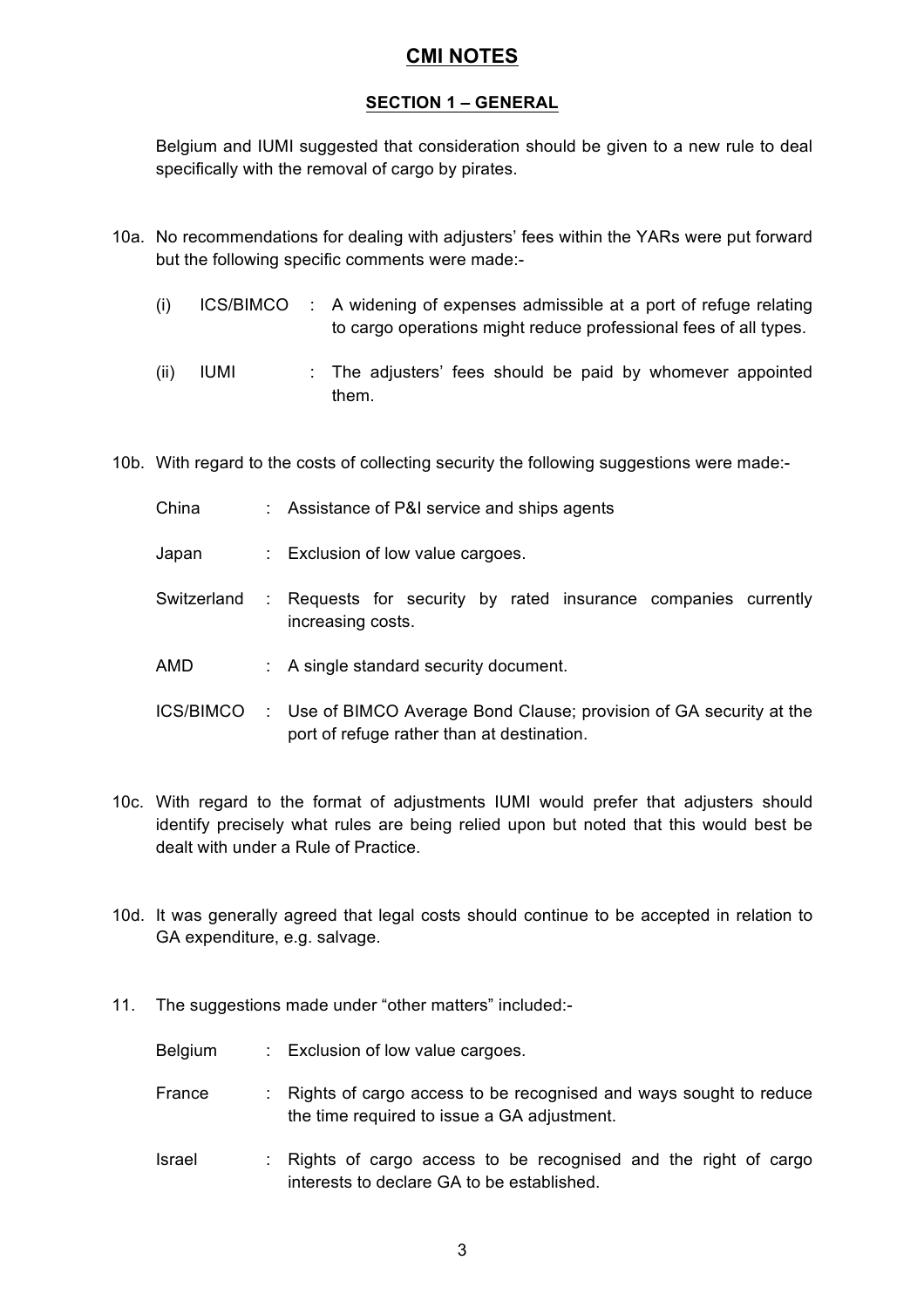#### **SECTION 1 – GENERAL**

- Norway : Low value cargo to be excluded; currency of adjustment to be fixed.
- AMD : Use of SDRs as the currency of adjustment' exclusion of sacrifices.
- IUMI : Exclusion of law value cargo to be formalised within YARs; provision within YARs to establish a single agreed currency for all adjustments.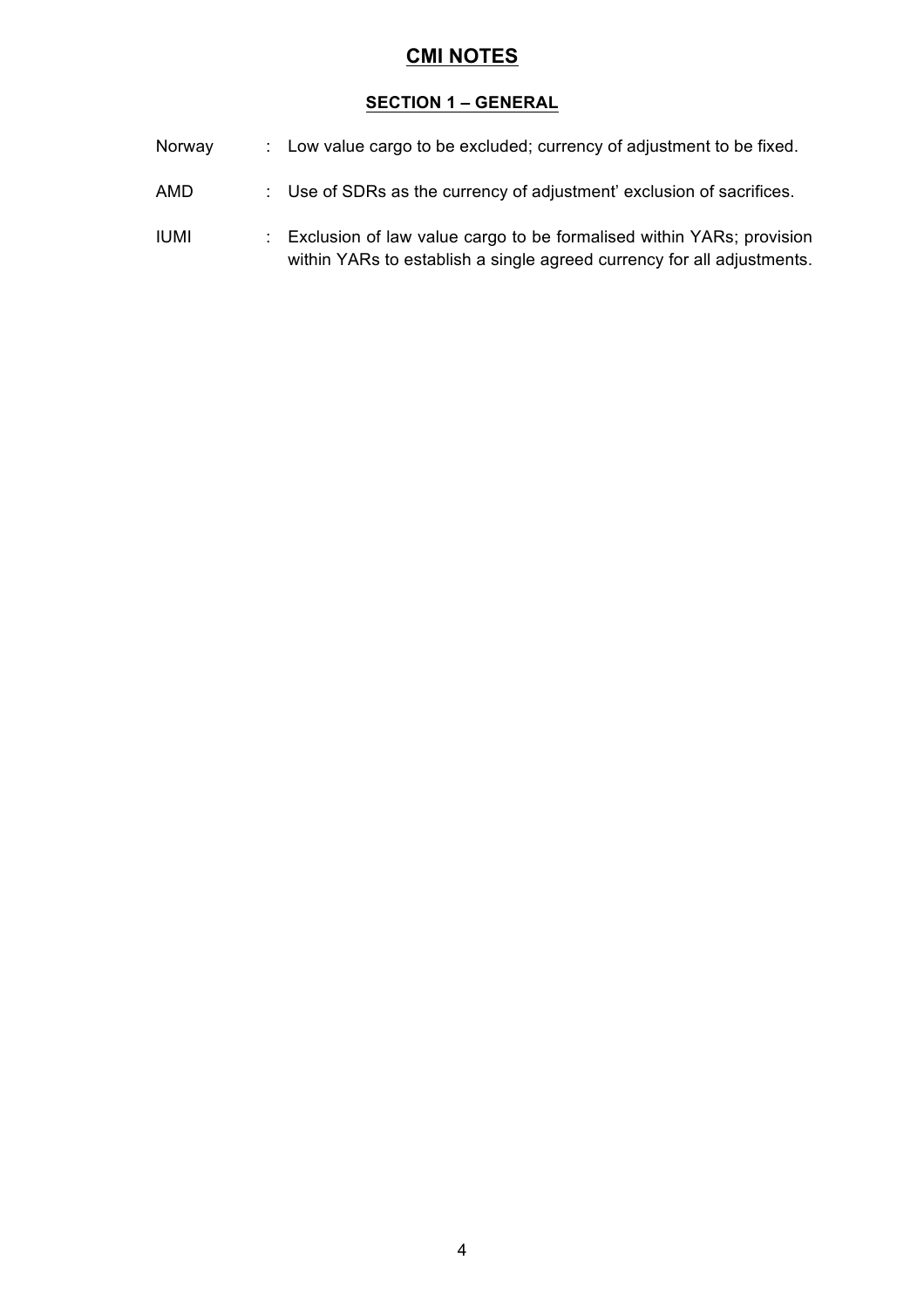### **SECTION 2**

- 1. There was no support for changing the Rule of Interpretation with the following exceptions:
	- Belgium
	- Slovenia
	- Spain
	- Switzerland
- 2. There was no support for changing the Rule Paramount with the following exceptions:-
	- Slovenia
	- Switzerland
- 3. The majority were not in favour of including a Rule of Application. Those supporting its inclusion were:-
	- Slovenia
	- Switzerland
	- Spain
	- IUMI

A decision on this point was considered to be premature by:-

- UK
- ICS/BIMCO.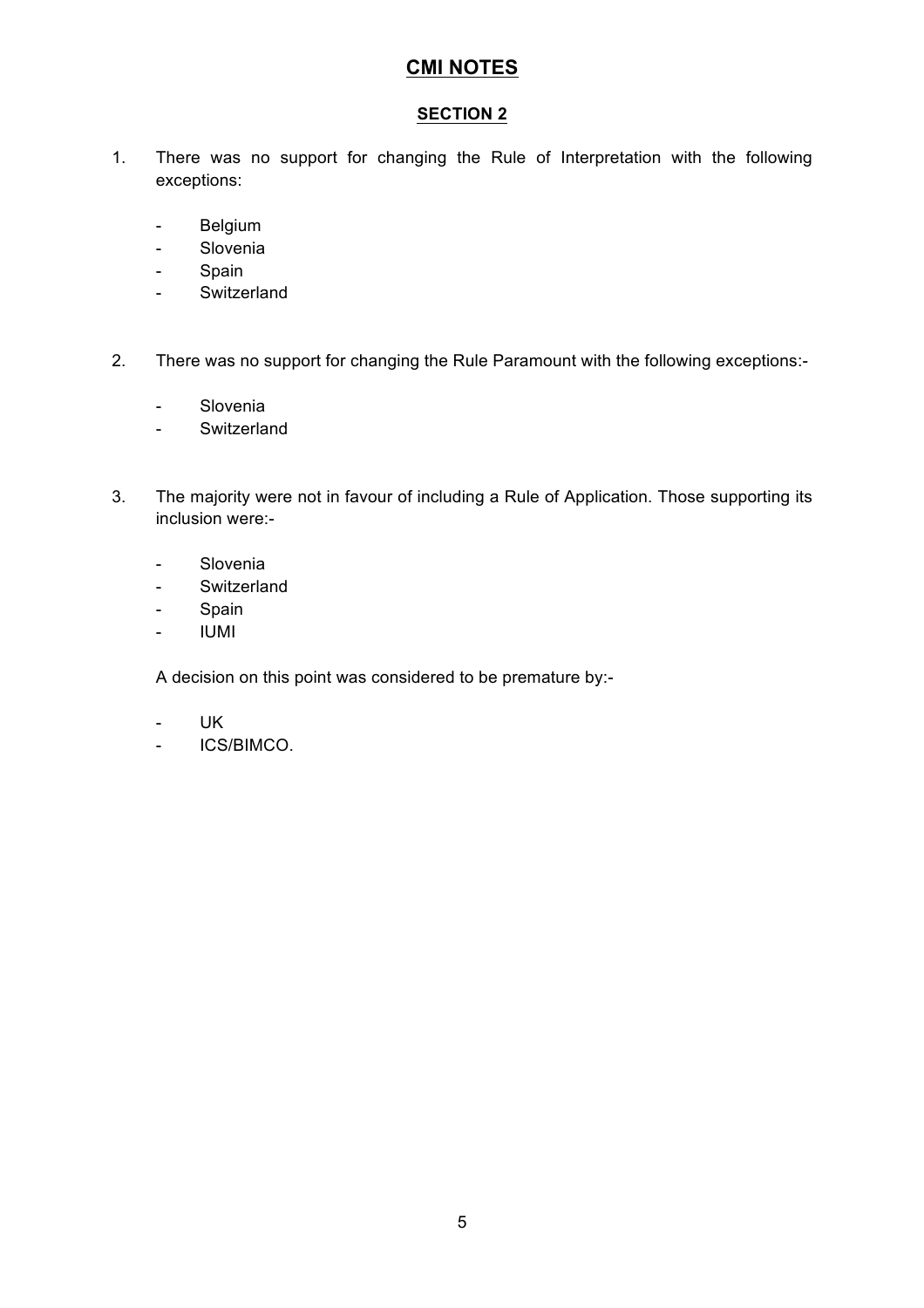### **SECTION 3**

- 1. No changes to Rule A were suggested.
- 2.1 The majority considered the provisions to Rule B to be satisfactory but the following suggested changes, or that further discussion was necessary:-
	- Norway
	- Switzerland
	- AAA
	- IUMI (in relation to the casting off of a tow being considered to be a GA act.)
- 2.2 The majority responding did not consider further provisions were required regarding Rule X and XI allowances in a tug and tow situation. Those favouring changes or further discussions were:-
	- Argentina
	- Canada (with regard to integrated tug and large units)
	- AMD
- 3.1 A significant majority were against re-visiting the issue of "loss of market" in Rule C. Those in favour of further consideration of this point were:-
	- Canada
	- Spain
- 3.2a A small majority were against including express reference to the exclusion of liabilities in Rule C, but the following favoured a clarifying amendment:-
	- Argentina
	- Netherlands
	- Slovenia
	- Spain
	- Switzerland
	- AAA
	- AMD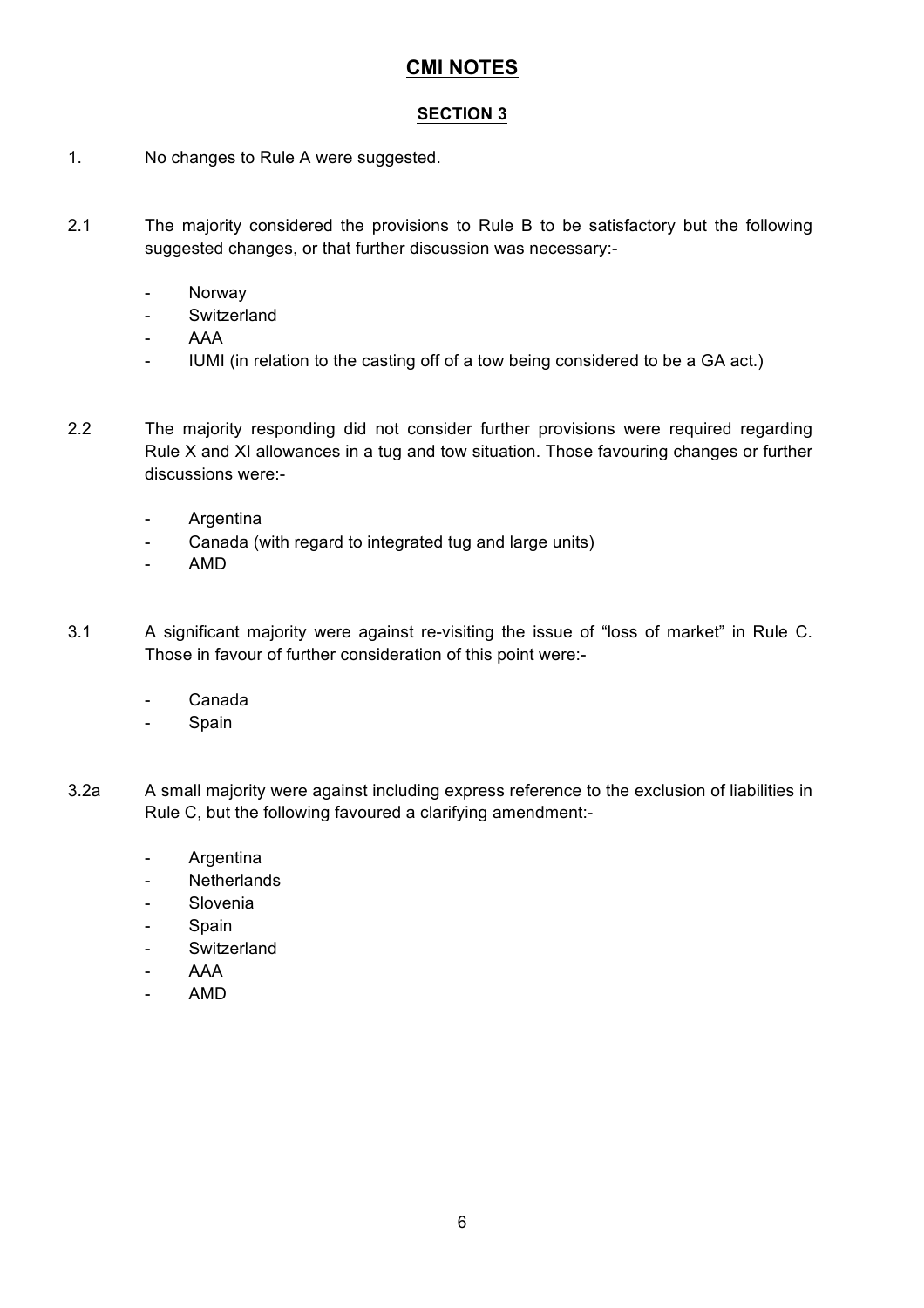### **SECTION 3**

- 3.2b Responses were roughly evenly divided with regard to a clarifying amendment regarding preventive measures. Those in favour included:-
	- Argentina
	- Belgium
	- **Brazil**
	- Slovenia
	- Spain
	- Switzerland
	- AAA
	- AMD
	- IUMI
- 4. There were no general support for amendments to Rule D but the following specific points were raised.
	- Argentina : The contributing interests should pay the contribution in every case.
	- Netherlands : Considered that the wording was vague and could be improved.
	- AAA : An express provision relating to the treatment of recoveries.
	- AMD : A return to the "pay first, sue later" that already applies to LOF salvage.
- 5.1 The majority considered the present time limits to be sufficient, however:-

Netherlands : Proposed a specific amendment to the wording.

Switzerland, AMD : Considered the existing periods may be too generous.

- 5.2 It appeared to be generally agreed that the time limit should run from the casualty date but the responses with regard to the need for a clarifying amendment varied.
- 6.1 It was unanimously agreed that the words "without regard to the savings to other interests" should be retained in Rule C.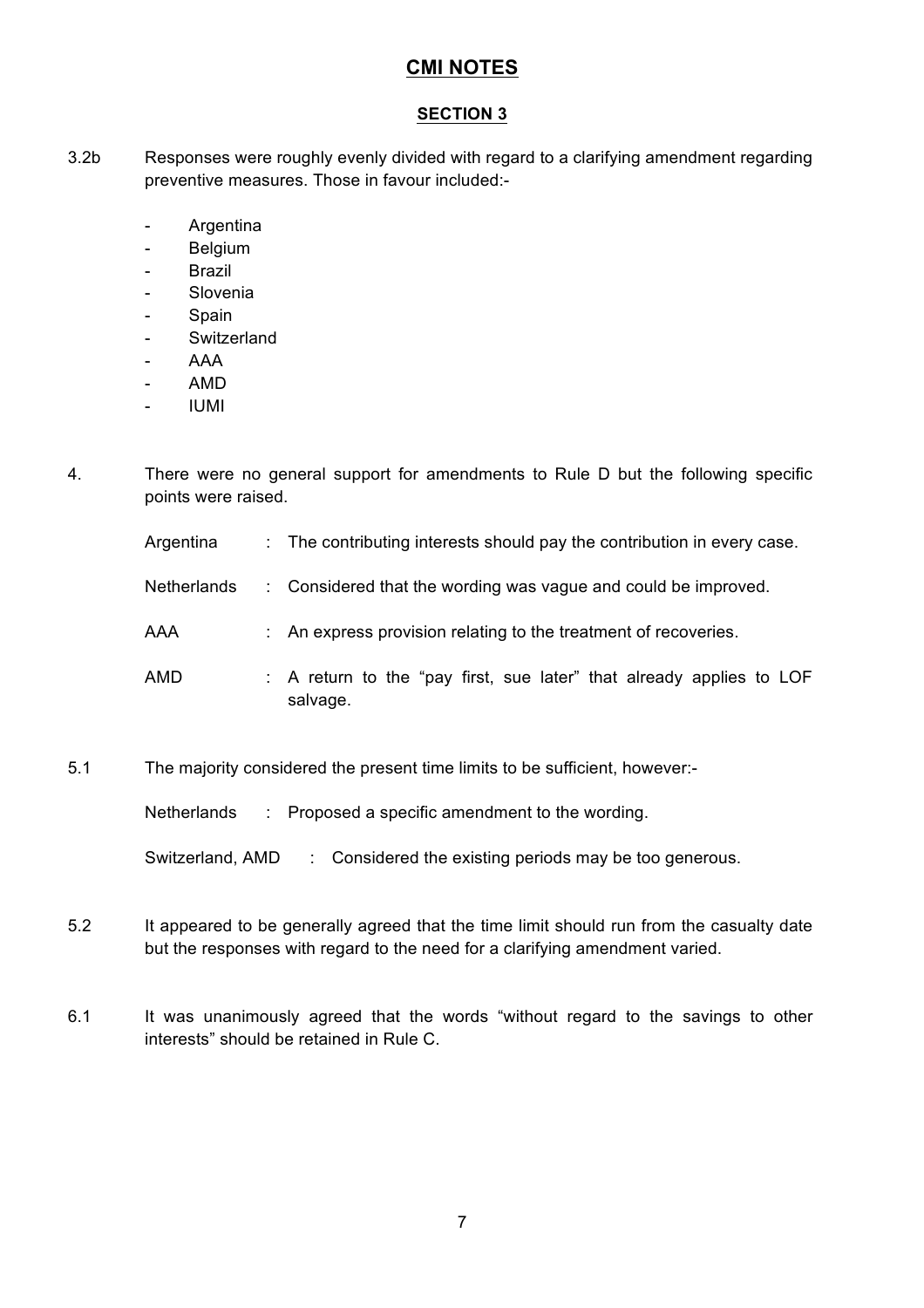#### **SECTION 3**

- 6.2 A significant majority were against adding the words "or loss" to Rule F. Those in favour of the change were:-
	- Brazil
	- Spain

Similarly the majority felt there was no pressing need to clarify the limits of what constitutes an expense.

6.3 The question should perhaps have made it clearer than any Rule F allowance is for "extra" expense and therefore assumes a credit for voyage savings etc. The "savings" referred to in the question are the notional GA costs that have been avoided.

> The proposition was therefore that costs of towage to destination and forwarding should be allowed as GA on a substantive rather than substituted basis, as supported by ICS/BIMCO. The issue probably need to be re-visited with this clarification in mind.

- 7.1 The difficulties surrounding frustration of a voyage by delay were noted but no solutions within the framework of the YARs were put forward or considered to be possible.
- 7.2 The majority considered that the cut-off point for NSA/Rule G allowances should be left to the discretion of the adjuster. The following felt that the point should be considered further:-
	- **Croatia**
	- Spain
	- Switzerland
	- AMD
	- IUMI
- 7.3 It was unanimously agreed that the requirement for notification in Rule G should be retained.
- 7.4 A variety of responses were given as to whether, when the voyage is frustrated by delay, the NSA allowances should continue up to the point at which the situation became apparent or up to the date when the delay became sufficient to induce frustration. The replies appear to be inconsistent in some cases and further discussion is required to clarify and develop respondents view.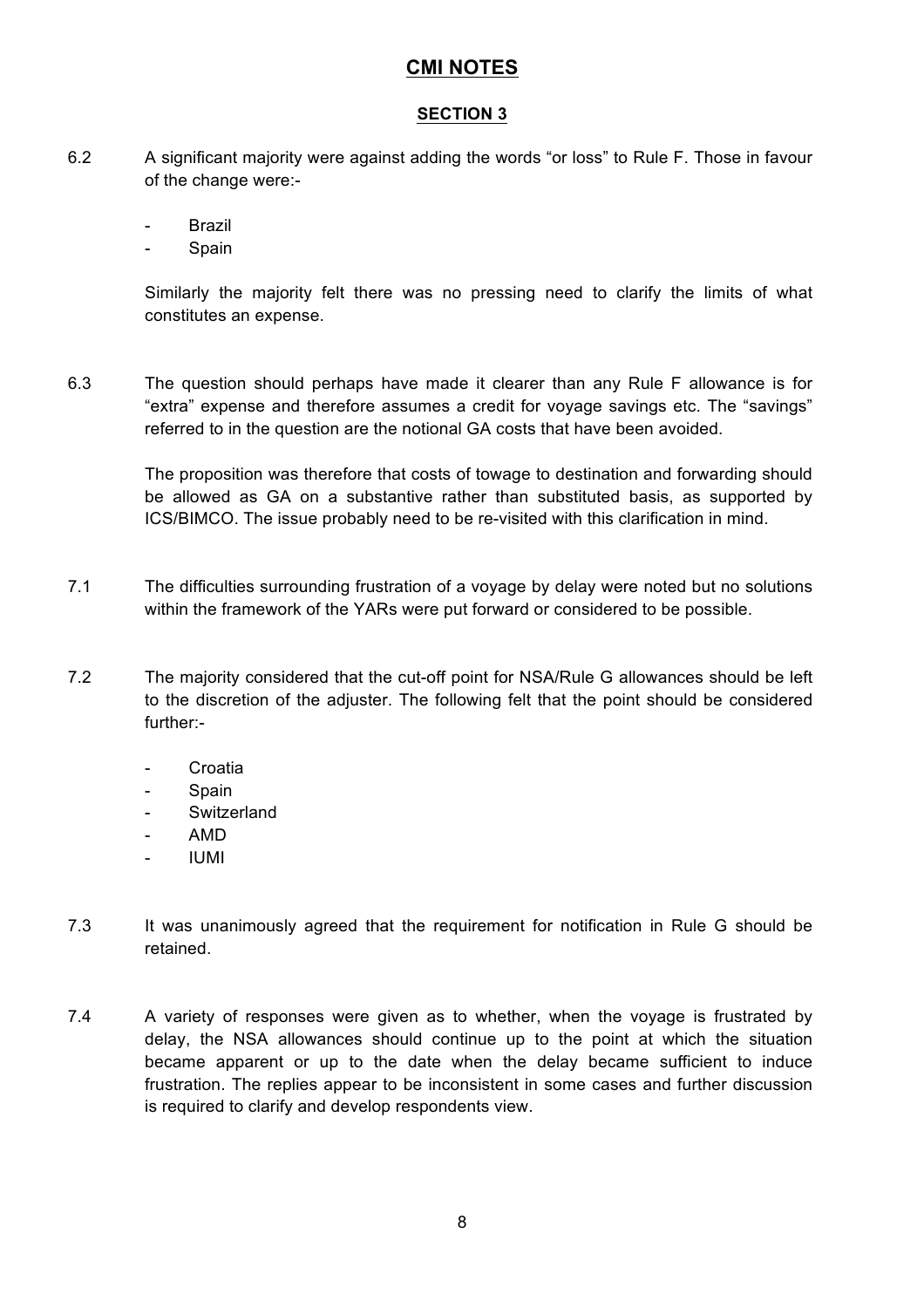#### **SECTION 3**

7.5 All respondents noted the uncertainties surrounding what was "justifiable under the contract of affreightment" but no obvious solution within the YARs framework was suggested.

#### 7. (Additional)

AAA suggested a clarifying amendment to Rule G to ensure that it reflected the perceived intention of its "Bigham" provisions and the judgment in the "City of Colombo".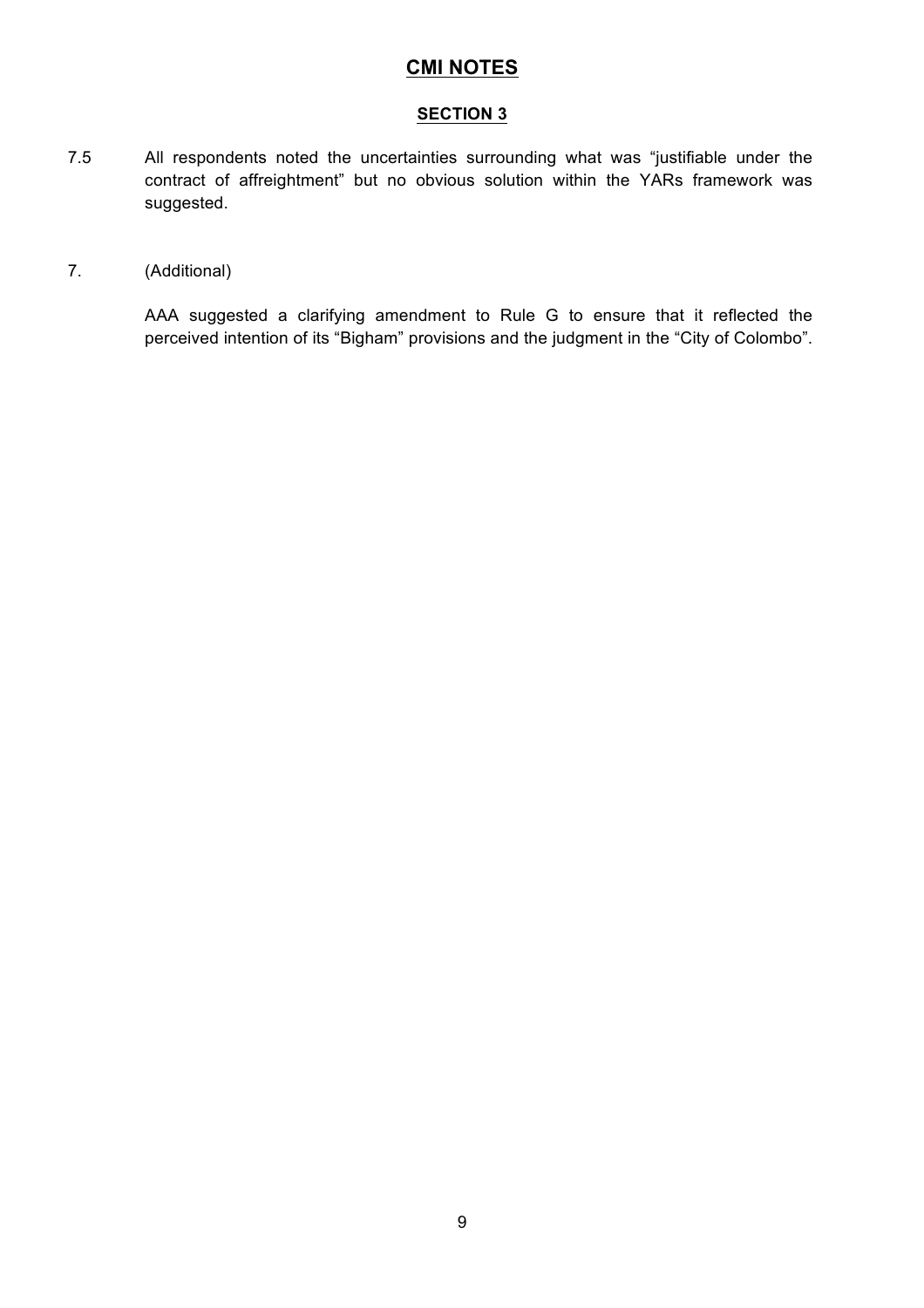#### **SECTION 4**

1/5 The principles set out in these Rules were considered to remain important and no significant issues were raised. There was limited support for up-dating archaic wording.

Other specific comments were made as follows:-

Netherlands : Rule 1 may now be superfluous.

AMD, ICS/BIMCO, Denmark : "Custom of trade" in Rule 1 should perhaps be revisited.

- 6.1 (a) The (v) options put forward in relation to Rule VI were supported as follows (options (i), (iv) and (v) are not mutually exclusive).
	- (i) Argentina, Brazil, Croatia, Denmark, Finland, Norway, ICS/BIMCO.
	- (ii) Belgium, Canada, France, Italy, Japan, Spain, Ukraine.
	- (iii) Switzerland.
	- (iv) China, Croatia, Denmark, Netherlands, Norway, AMD, AAA.
	- (v) Netherlands.

UK and Germany were unable to establish a consensus within their Associations.

- 6.1 (b) With regard to other options for dealing with the issue, AMD put forward three specific situations in which re-apportionment should take place, thus proceeding by express inclusion rather than exclusion.
- 6.1 (c) There was relatively little comment on the possibility of amending Rule XVII, if option (ii) was adopted, to avoid the need for deduction of salvage payments. AAA and AMD considered this a logical step if that route is pursued.
- 6.2 There was general support for the continuing allowance of legal costs in connection with salvage. Some felt a need for clarifying amendments but to some extent these can only be considered fully when the issues under 6.1 above are resolved.
- 7/8 There were no issues with the principals involved and some support for updating the wording in places.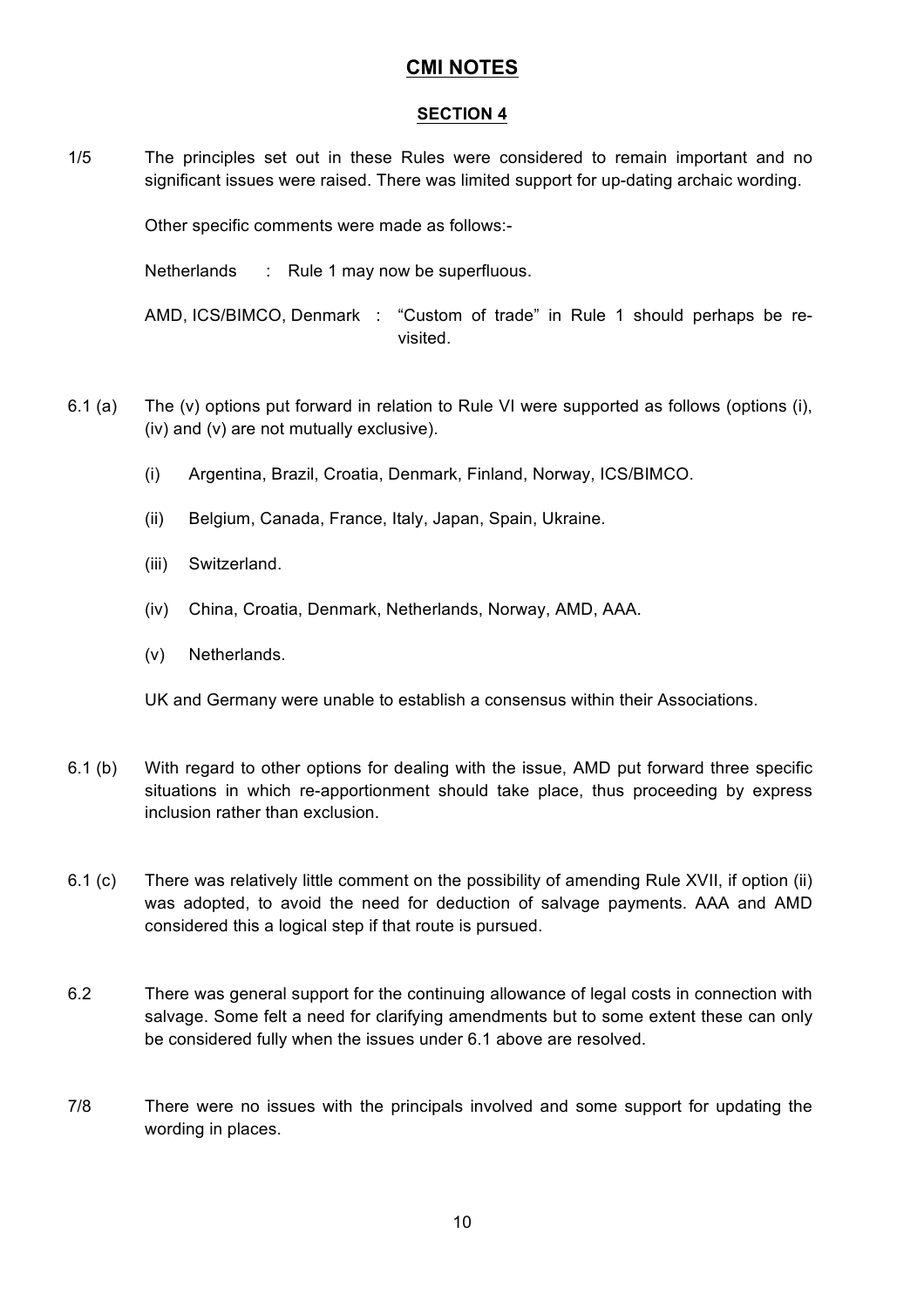#### **SECTION 4**

- 9. No issues were reported.
- 10.1 A majority supported the inclusion of the additional wording but significant concerns were expressed by UK, ICS/BIMCO and others that this might be counter-productive. Further discussions would appear necessary to clarify views.
- 10.2 Views on the need to clarify allowances under X(b) when repairs were not effected were mixed, with some respondents taking a neutral position.

Canada suggested an unrelated amendment to  $XI(b)(i)$  and  $XI(c)(iii)$  whereby the words "without any accident…etc.," should be deleted (see 11.4 below).

Netherlands suggested that the costs of re-stowage should be allowed as General Average.

11.1 The issue of allowance of crew wages while detained at a port of refuge was responded to as follows:-

Retain 1994 position:

Argentina, Belgium, Brazil, China, Croatia, Denmark, Finland, Italy, Netherlands, Norway, Switzerland, Ukraine, AAA (with a suggested clarifying amendment) AMD, ICS/BIMCO.

Retain 2004 position: Canada, France, Japan, Slovenia, Spain, IUMI.

UK and Germany were unable to reach a consensus.

- 11.2 A variety of views were expressed as to whether clarifying amendments were needed following the "Trade Green" decision. Overall clarification was felt by the majority to be desirable subject to suitable wording being found.
- 11.3 The majority considered that no change was necessary and/or the matter could be left to the discretion of adjusters.

On a separate point, IUMI suggested that consideration should be given to the lack of uniformity regarding allowance of detention expenses while salvage security is provided.

11.4 The majority considered that the proviso to X(b) and XI(b) regarding discovery of damage at a port of call was fulfilling its purpose.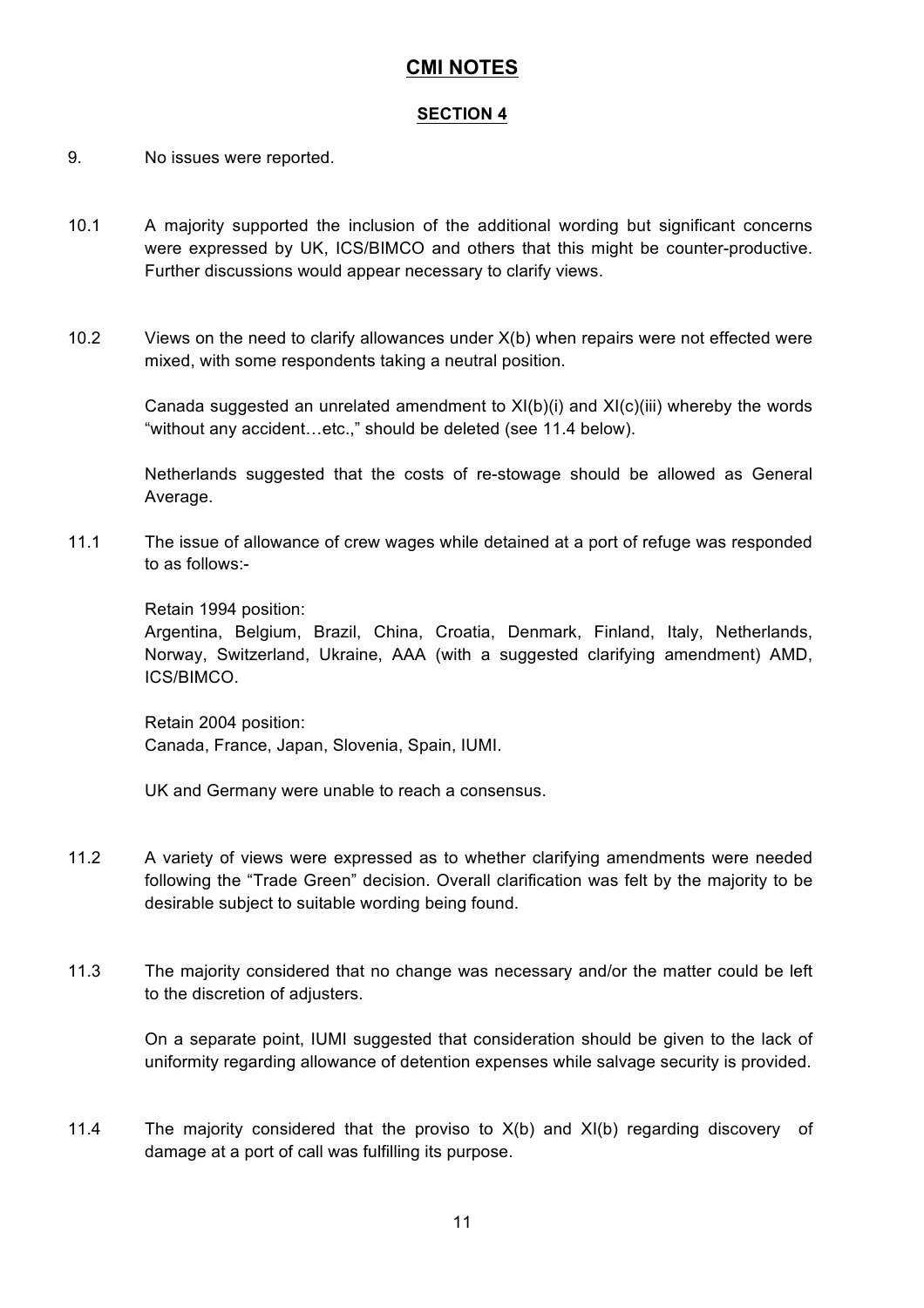#### **SECTION 4**

Canada have recommend the deletion of these words which Switzerland also consider to be "superfluous."

11.5 The majority considered that there was no need to change the overall basis of Rule XI(d) and there were no reported difficulties with its application or wording.

> There was mixed support for clarifying wording relating to "actual escape or release" and "bunkers". AAA suggested an amended wording of XI(d)(iv) to make it more consistent with the approach taken in Rule X.

- 12. No issues identified.
- 13. No issues identified other than:-
	- Canada : Provisions relating to blasting and painting are redundant.

AMD : Modification of this rule should be considered.

14.1 Support for the two current versions of this Rule in relation to temporary repairs to accidental damage was largely in favour of the 2004 version.

Those supporting the 1994 version were:-

- **Argentina**
- China
- Netherlands
- **Norway**
- ICS/BIMCO
- 14.2 It was not considered that any changes were necessary in the light of the "Bijela" decision.
- 15. No issues noted.
- 16. The practical difficulties were noted by respondents who offered a variety of solutions, including specific amendments proposed by Japan, Switzerland and AAA (see also 17.)
- 17.1 The majority favoured leaving the exclusion of low value cargo to the discretion of the adjuster.